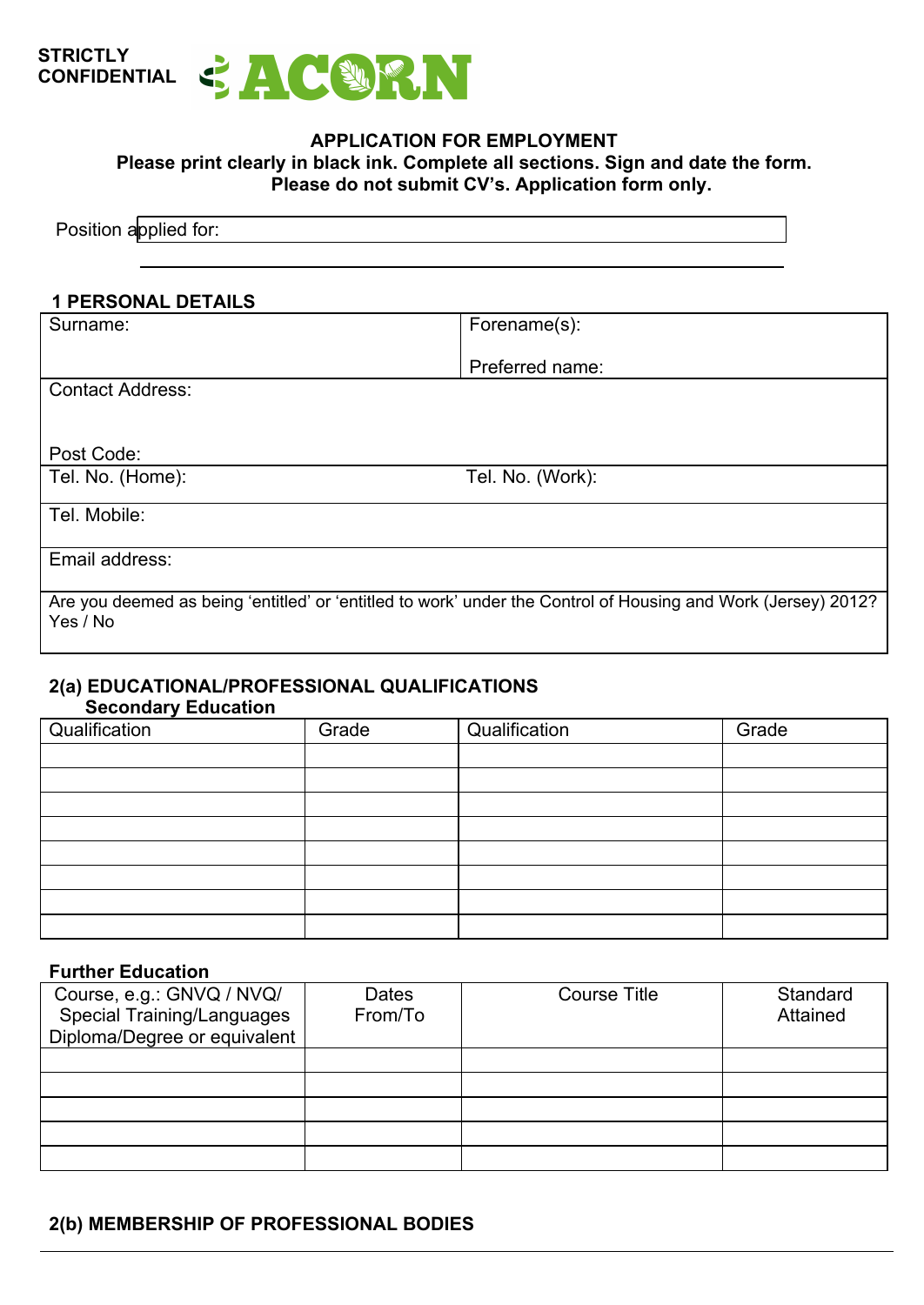# **3 (a) COMPETENCIES**

**Please give a brief account of any particular training, experience or skills you have relevant to the post. Specifically relate this to the competencies in the job description. (Continue on a separate sheet if necessary.)** 

## **3(b) ADDITIONAL INFORMATION**

**, Please detail any additional information which would support your application. (Continue on a separate sheet if necessary.)** 

# **4 DRIVING LICENCE**

Do you hold a current driving licence? **YES / NO** 

# **5 EMPLOYMENT HISTORY**

Starting with your present post, list in reverse order every employment you have had. Please describe your last three jobs in detail so that we can compare your experience with the requirements of the job for which you are applying.

**(a) Present or most recent employment**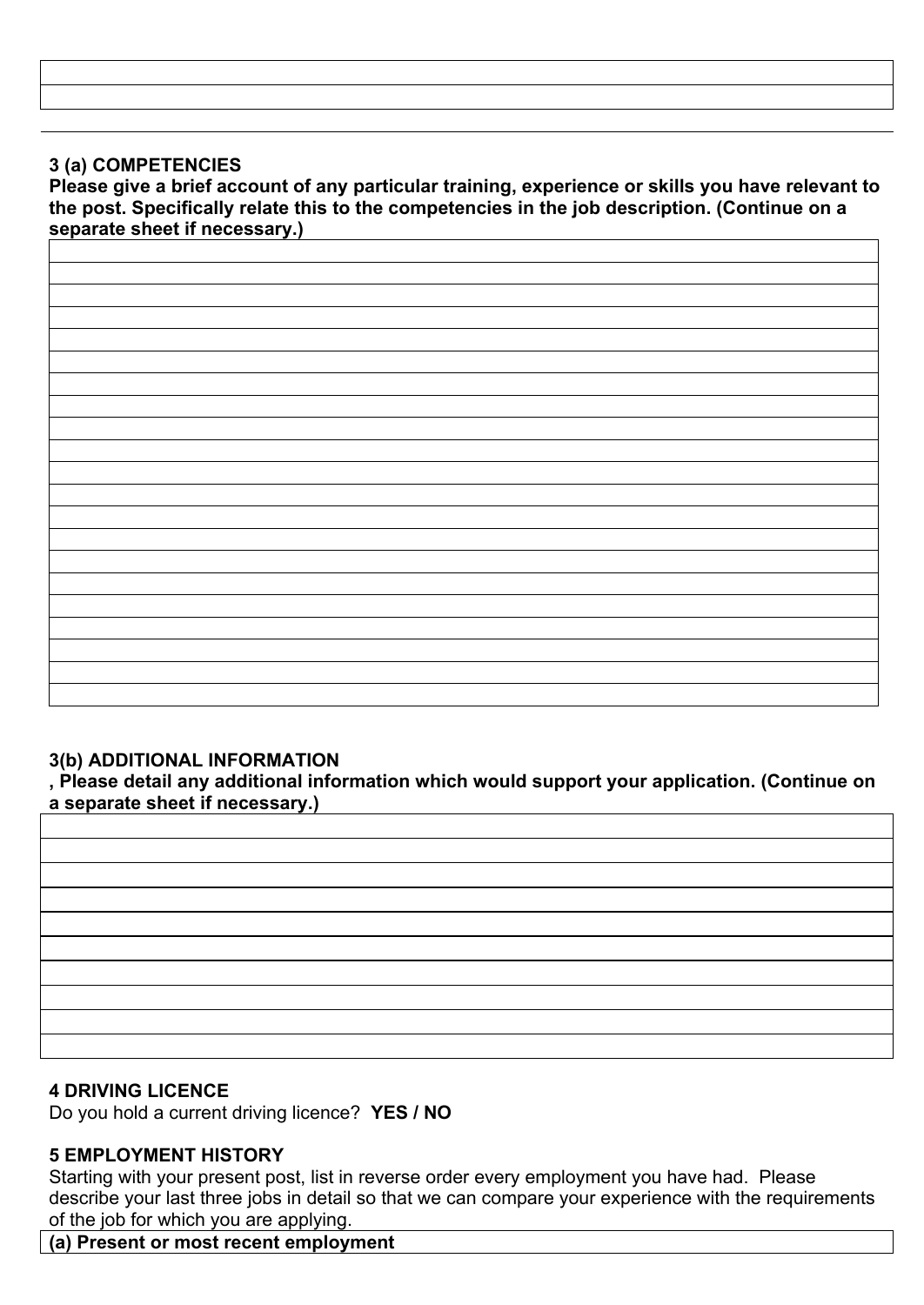| From<br>Month/Year            | To<br>Month/Year                                 | Title of Post:                            |  |  |
|-------------------------------|--------------------------------------------------|-------------------------------------------|--|--|
| Name and address of employer: |                                                  |                                           |  |  |
|                               |                                                  | Number of employees<br>supervised by you: |  |  |
| Nature of business:           |                                                  | Period of notice:                         |  |  |
|                               | Precise reasons for leaving or wishing to leave: |                                           |  |  |
| Description of your duties:   |                                                  |                                           |  |  |
|                               |                                                  |                                           |  |  |
|                               |                                                  |                                           |  |  |
|                               |                                                  |                                           |  |  |
|                               |                                                  |                                           |  |  |
|                               |                                                  |                                           |  |  |

| (b) Previous employment       |                  |                |                     |  |
|-------------------------------|------------------|----------------|---------------------|--|
| From<br>Month/Year            | To<br>Month/Year | Title of Post: |                     |  |
|                               |                  |                |                     |  |
| Name and address of employer: |                  |                |                     |  |
|                               |                  |                | Number of employees |  |
|                               |                  |                | supervised by you:  |  |
| Nature of business:           |                  |                |                     |  |
| Precise reasons for leaving:  |                  |                |                     |  |
| Description of your duties:   |                  |                |                     |  |
|                               |                  |                |                     |  |
|                               |                  |                |                     |  |
|                               |                  |                |                     |  |

| From                          | To         | Title of Post:      |  |
|-------------------------------|------------|---------------------|--|
| Month/Year                    | Month/Year |                     |  |
| Name and address of employer: |            |                     |  |
|                               |            | Number of employees |  |
|                               |            | supervised by you:  |  |
| Nature of business:           |            |                     |  |
| Precise reasons for leaving:  |            |                     |  |
| Description of your duties:   |            |                     |  |
|                               |            |                     |  |
|                               |            |                     |  |
|                               |            |                     |  |
|                               |            |                     |  |
|                               |            |                     |  |

| (d) Previous employment (If there is not sufficient space on the form, please continue on a<br>separate sheet.) |    |                              |               |
|-----------------------------------------------------------------------------------------------------------------|----|------------------------------|---------------|
| Dates                                                                                                           |    | Name and address of employer | Title of Post |
| From                                                                                                            | Го |                              |               |
|                                                                                                                 |    |                              |               |
|                                                                                                                 |    |                              |               |
|                                                                                                                 |    |                              |               |